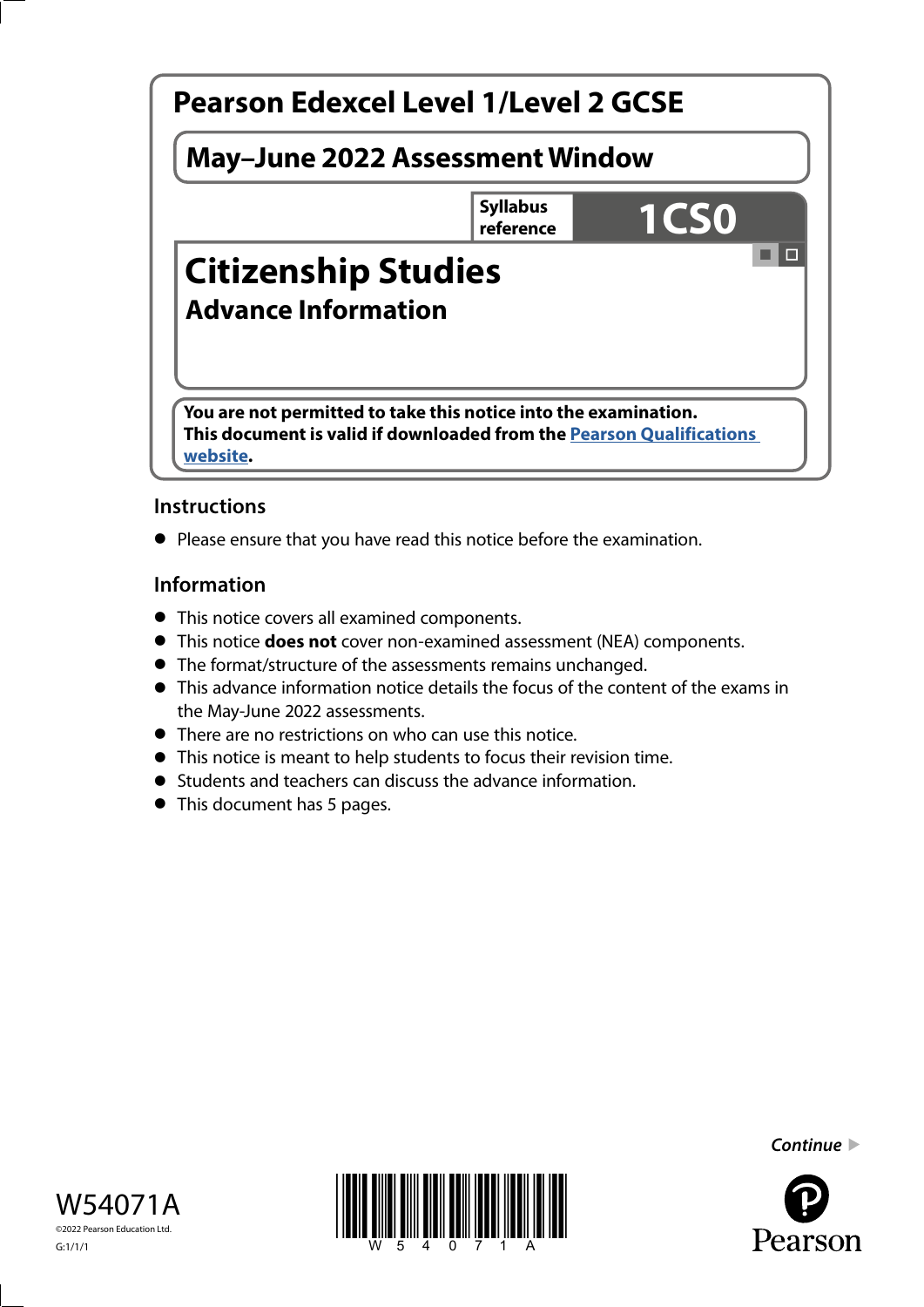#### **General advice**

- In addition to covering the content outline in the advance information, students and teachers should consider how to:
	- manage their revision of parts of the specification which may be assessed in areas not covered by the advance information
	- manage their revision of other parts of the specification which may provide knowledge that helps with understanding the areas being tested in 2022.
- For specifications with synoptic assessments, topics not explicitly given in the advance information may appear e.g., where students are asked to bring together knowledge, skills and understanding from across the specification.
- For specifications with optional papers/topics/content, students should only refer to the advance information for components for which they intend to sit examinations.
- For specifications with NEA, advance information does not cover any NEA components.

A link to the Joint Council for Qualifications guidance document on advance information can be found on the Joint Council for Qualifications website or [here](https://www.jcq.org.uk/wp-content/uploads/2021/10/Advance-Information-for-General-Qualifications-2021-22.pdf).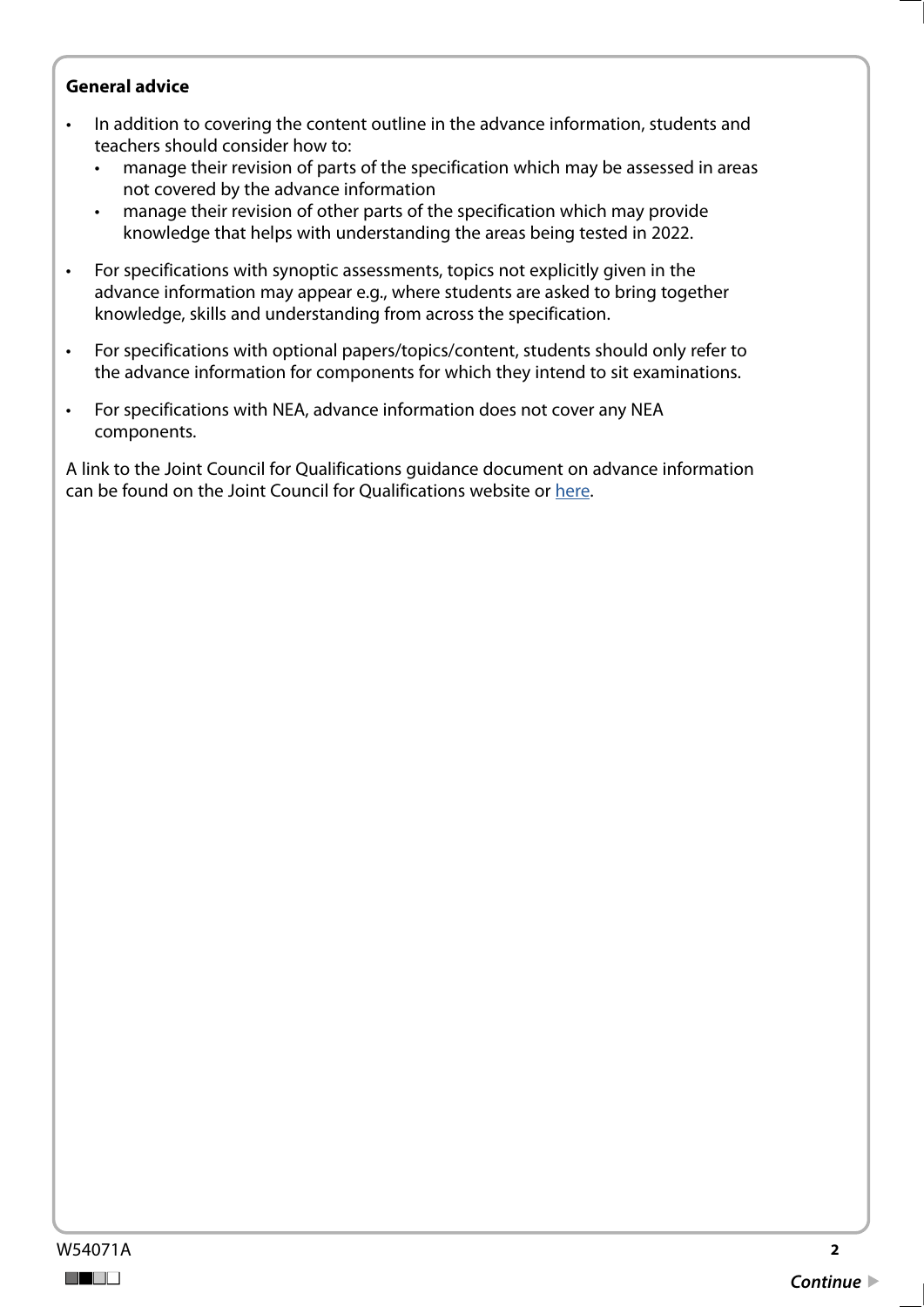## **Advance Information**

#### **Subject specific section**

#### **What the information shows**

- For our Pearson Edexcel GCSE Citizenship Studies, for both the component 01, and component 02 examination papers, questions will be drawn from one or more of the indicated areas of specification content except where those questions are:
	- 1. MCQs (multiple-choice questions)
	- 2. In relation to Theme E, the Citizenship in Action assignment.
- All bullet points under each topic area (e.g. 1. The changing UK population) will be assessed within the relevant paper. Please refer to the latest qualification specification for this information.
- The specification content is presented in numerical order as set out in the specification, and not reflecting the question order of the examination papers.
- Some questions may be answerable using more than one area of specified content.
- Any content listed may appear in an examination paper as a MCQ (multiple-choice question) but only where also it is being assessed in another question style.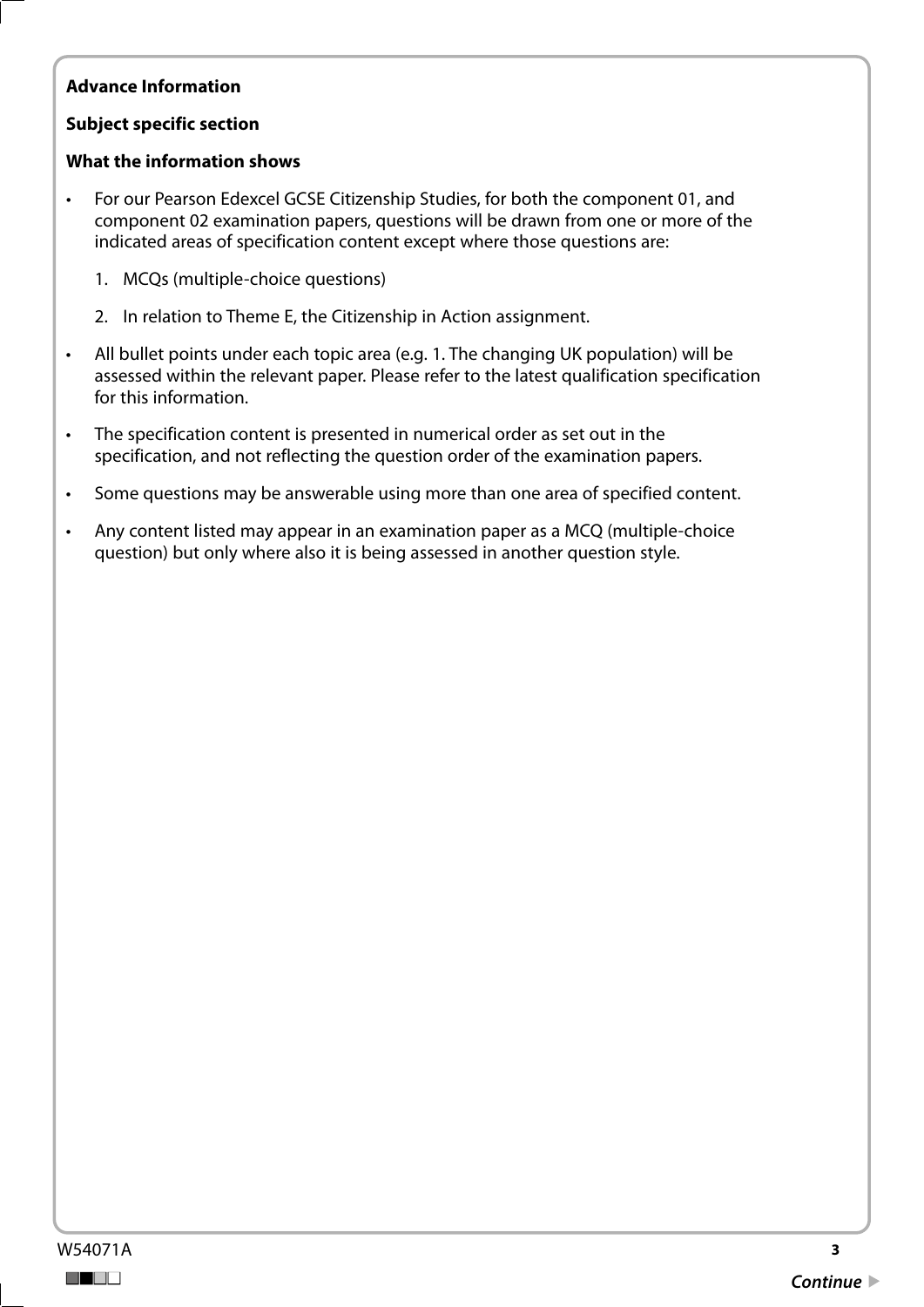# **GCSE Citizenship Paper 1 – 1CS0/01**

# **Theme A: Living together in the UK**

## **How have communities developed in the UK?**

3. Respect and understanding

# **What is identity?**

4. Identity

# **What are democratic values and where do they come from?**

5. Rights, duties and values that underpin democracy

# **Theme B: Democracy at work in the UK**

## **Who runs the country?**

3. Forming and organising the work of government

## **How does Parliament work?**

4. The Westminster Parliament

## **How is power shared between Westminster and the devolved administrations?**

7. Government in constituent parts of the UK

## **Theme C: Law and justice**

## **What is the law for and how does it affect us?**

1. The role of law in everyday life in dealing with complex problems

## **How does the justice system work?**

4. The justice system in England and Wales